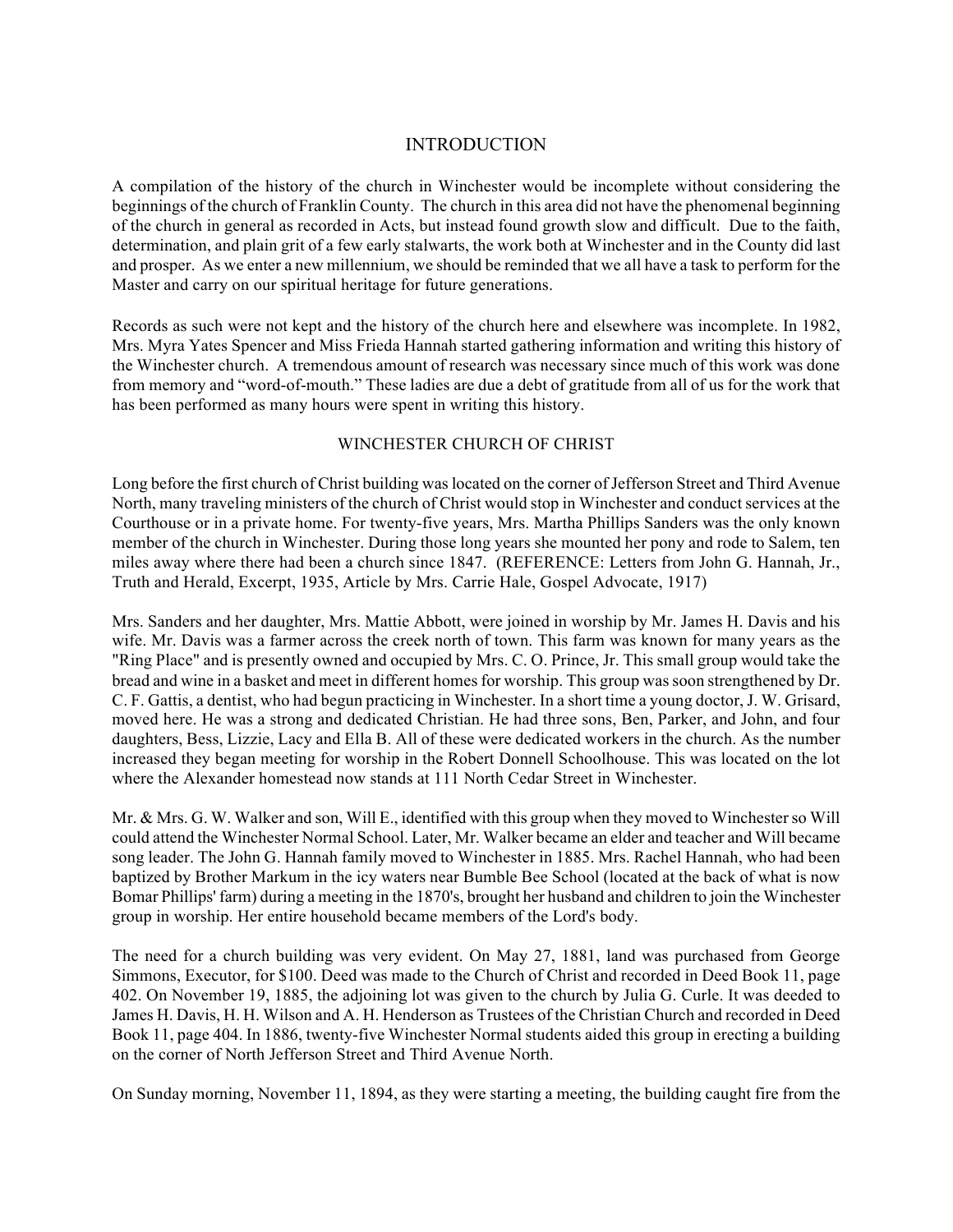flue, and being all pine, it burned to the ground in a matter of minutes. Plans were again forthcoming for erecting another building and a new location was chosen by the purchase of a lot 70 feet by 80 feet on the corner of North High and Jackson (now Second Avenue North). The land was purchased for \$400.00 from Mrs. S. M. Coleman by J. W. Grisard and C. F. Gattis as elders of the church of Christ on April 16, 1895. This transaction is recorded in Deed Book 18, page 433. The congregation steadily increased in number, faith, and dedication and plans to expand were made by additional purchase of the adjoining lot belonging to R. J. and Addie Shasteen. This plot was purchased on June 9, 1920, by elders Will E. Walker, John F. Vaughan, Sr., J. O. Ledbetter, Sr., and Parker Grisard for \$800.00.

On March 24, 1962, the Elders purchased 3.28 acres on South College Street, from the Shirley heirs to erect a new church building. See Deed Book 101, page 501. Our new building was erected and the first service was held on July 4, 1965. The first activities were begun by a few remarks at the opening of Sunday school by Hugh Plattenburg Sunday School Superintendent. The first song was led by Marion Anderton; Billy McCord read the Scripture and the first prayer was led by Mike Lynch. At the first morning worship service, Bomar Phillips led singing, U. V. Spencer gave the announcements and the first sermon was delivered by Bill Threet. There were 368 in Sunday school on this date. The first restoration was Buford Sisk on July 11, 1965. The first baptism was Emmaly Phillips, July 11, 1965. The first gospel meeting was held by V. P. Black, July 18-25, 1965. The first marriage performed was for Mike Lynch and Lorraine Earle, August 29, 1965. The first funeral was for Grace Sisk on August 5, 1965. The Open House was held on July 11, 1965. B.C. Goodpasture and John T. Smithson were the speakers on this occasion. Former ministers were invited and several attended. The congregation has been blessed by a continual growth in faith and in number. Additional classrooms were necessary and a wing was added in 1973, making possible four additional classrooms on the main floor and a fellowship area in the basement. A new addition completed in 1985 added a new wing to the auditorium, 3 classrooms and the foyer was enlarged. On March 10, 1986, the Elders purchased 1.07 acres from Nellie Ruth Shirley that joins the church property above the parking lot. Deed Book 210, page 19. On April 20, 1989, the Elders purchased the adjoining Shirley home and 2.713 acres of land. Deed Book 228, page 704. The preachers home on South Jefferson Street was used in exchange for this Shirley property that was called the annex building. It was a multi-purpose building. It was used by Agape for counseling for a while, and our youth used it for Bible studies, picnics and recreation. A picnic pavilion was built in 1991.

In April 2003 the elders announced that after many months of preparation construction of an addition to our building would begin under the oversight of one of the elder,Wayne Silvertooth. The construction was completed and dedication was held September 5, 2004. This facility provides us opportunity for spiritual and numerical growth for several decades and a great opportunity for outreach efforts. Many uses of this facility are pre-school, Bible classes, church offices, fellowship, VBS activities, community activities, social events and recreational activities for all ages. An addition of this magnitude was made possible by the generosity of James and Ruby Vanzant who bequeathed a large sum of money to the church. (Although they did not seek recognition for their generosity it was proposed that this addition be named Vanzant Center).

After years of planning and many prayers, a big goal was reached in August 2007 with the opening of the Winchester Christian Academy. During the first year, Georgie Speers served as the director of the school and teacher of the 4 year old class. She was assisted by Lauren Horton. Krislyn Robinson taught the 3 year old class, and Jeana Stidham served as a volunteer. Because of its successful beginning the school added in August 2008 a 2 year old class taught by Jenny Pfister and assistant Connie Hines. Krislyn Robinson continued to teach the 3's and Beth Robertson serves as her assistant. Lauren Horton is currently the director of the school and teacher of the 4 year olds and is assisted by Jeana Stidham.

Many dedicated men served in the early years. Will E. Walker led singing until his death in 1932. He had been ably supported by the strong tenor of John F. Vaughan, Sr. who picked up leading when Brother Walker died. Upon the death of Brother Vaughan, Hugh Plattenburg led singing. He was aided by the local minister Claude Woodroof. Bomar Phillips came to Franklin County in April 1953, and assumed the responsibility of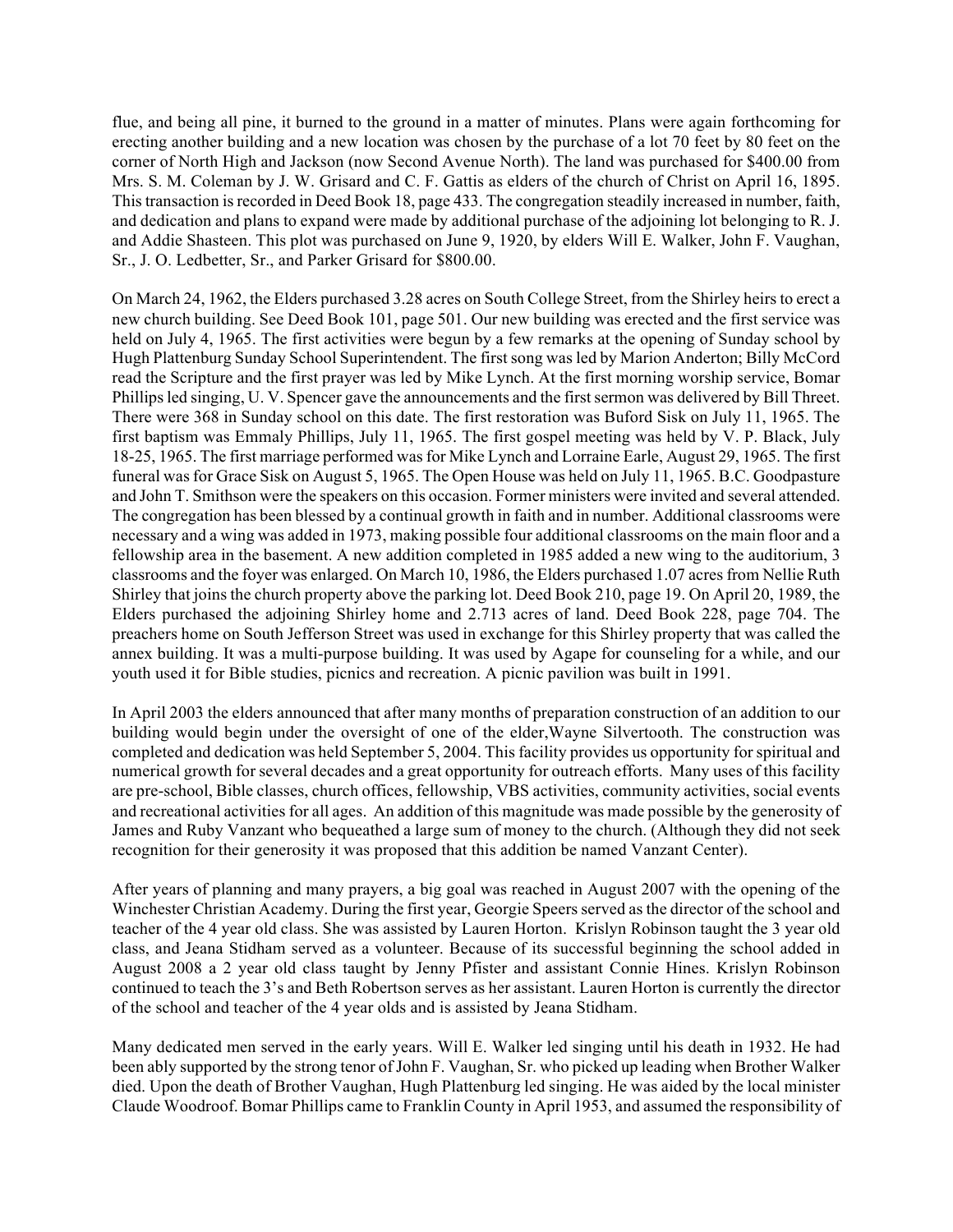song director for the Winchester church. He saw the need to improve the singing in the area by helping leaders; Bro. Phillips began a song leader's class in the old building on North High Street, which drew song leaders from surrounding counties. He later moved the class to other locations for the benefit of those attending. Bro. Phillips organized and began the countywide Second Sunday Singing among the Churches of Christ in Franklin County. The first event was held in our old building on North High Street in January 1957, with a packed house of standing room only. He also developed our first youth singing group, carrying them to sing for shut-ins and taking them to singings and places of recreation. Later Bro. Lavon Reed, from 1972 through 1985, expanded this to a larger choral group that presented programs to churches in the area and to Franklin County High School in 1984 on Honors Day and Graduation. Lavon did a good job and a valuable work in helping train these young voices and teach them the joy and blessing of worship in song. Bro. Frank Lynch also worked with the youth singing group. During Bomar's years of service as song director he gave strong leadership in the singing at the worship services, for our gospel meetings, funerals, weddings, singing classes for song leaders, monthly Wednesday night singing emphasis for the entire congregation, which he began in 1973, The Singing Pilgrims, and the Autumn Song Festivals. Under his leadership the Winchester Church of Christ became known far and near for its good singing and the range of songs and hymns that were used including the AHallelujah Chorus@. At Bomar=s death in April 1998, he had been leading our singing for 45 years which may be a record as song director for one congregation. In April 1998, the elders selected Frank to be the song director for our congregation. Frank continues to make our singing an important part of worship with occasional special classes offered to learn new songs and the first Sunday night of each month devoted to worship in songs. In 2008 our songs were placed on power point for our Sunday morning worship. There are many willing and capable men who assist him in leading singing at other times.

The first known treasurer was Parker Grisard, followed by Lewis Loftis. Upon his resignation, C. W. Clark officiated for a short time. When he left town, U. V. Spencer served until ill health forced his resignation. In July 1968, Joe C. Donaldson served as treasurer until June 2001. At this time, Ralph Underwood became cotreasurer until June 2003. At the time of Joe's death, Ralph was named treasurer.

Ladies who have served as secretaries of the congregation are: Eliza Weddington Robertson, 1972; Jean Ernest, 1972; Myrtle Morris, 1972-1982; Lee Ann Tipps, 1983-84 and 1986-87; Billie Gay Smith, 1985-86; Jean Jones, 1987 to March 1999. Crissie Moss served from April 1999-2001; Phyllis Bishop began in January 2002 and remains the current secretary.

In the early days of the church on the right side in the middle section on the back row sat Emma and Jeff Bogle, who were black. Brother Bogle cleaned the building, built the fires in the two large stoves in the front of the building. He also kept the scuttles filled with coal and the bucket in the back filled with fresh water. Whatever became of the Bogles? Mr. Fronie Smith assumed the job as janitor in the 1920's. He cleaned the building, tended the lawn and provided services for keeping communion dishes and tablecloths clean for approximately thirty years. After the death of his wife, he carried the dishes and cloths to Mrs. Mattie Grant for fourteen years. Other members who baked the bread and washed the communion dishes for many years were Mr. and Mrs. John F. Vaughan, Sr., Mrs. Clara Norton Coleman, Mrs. Nina Ring Tipps, Carl and Mildred Morris. Preparation of this service was later handled quarterly by various members. Now different members prepare it. Others who have served as custodians of our church building are: Earl Priest, Carl and Mildred Morris, James and Polly Church, Kenneth Neal, Stan Rollins, Joe Isbell and Clarence Jones, Mackie Priest, Julie Roggli, Joel Williams, Scott Moss, Michael Roggli, Kathy Crownover, Beth Robertson and Cindy Cunningham. Currently serving are Polly Church, Lisa Crabtree and Linda Curtis.

There have been many interesting Bible scholars, teachers and ardent students contributing to the Lord's work all through the years. They could draw your attention and hold you spellbound in some of there proclamations. The auditorium class was unique in many ways. Henry Estill, a very tall man with a very distinctive voice, would frequently rise to his feet and point with his finger to bring about a point of emphasis in class discussions. George Moseley was also impressive in a very different manner. He calmly sat on the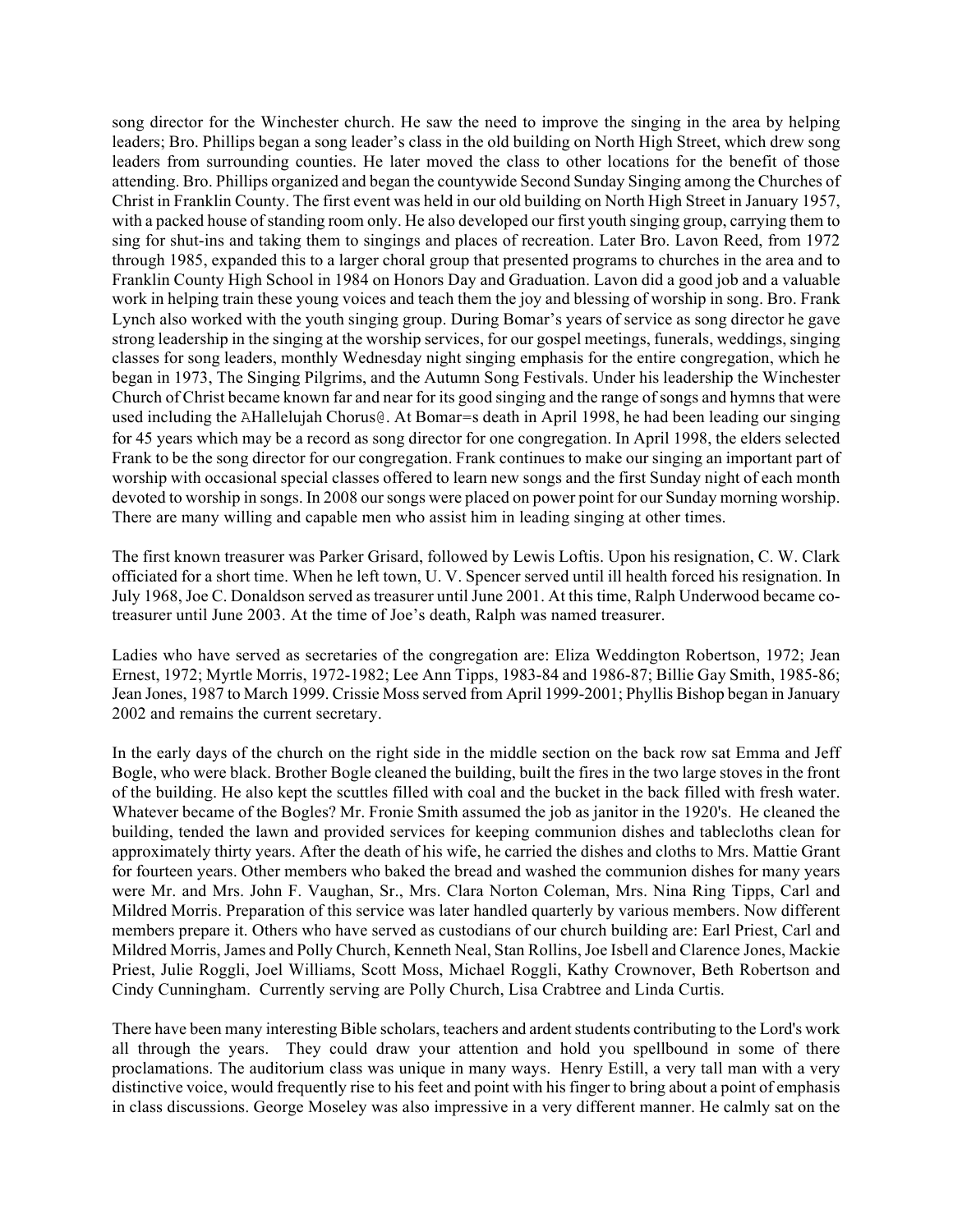back seat of this section and divided his time listening and using his cuspidor to accommodate his tobacco chewing.

Among the early staunch supporters of the work was the Alfred Henderson family, W. H. Wilsons, E. O. McClains and a Mrs. Adcock and family. Other families followed: Mr. and Mrs. Jim Baker and their three sons, Ernest, Roy and Bob, Mr. and Mrs. E. L. Cameron, Mrs. Mattie Arledge (Superintendent of Schools, 1899-1905), R. A. Clarks, Rings, Thurmans, Talleys, Walkers, Vaughans, Lynches, Ledbetters, Shadows, Ramseys, Gardners (Mrs. Gardner was David Lipscomb's sister), Estills, Hatfields, Stiles, Coulshers, Moseleys, Hannahs, Yates, Caldwells, Brandons, Laws, Weddingtons, Jernigans, Nortons, Plattenburgs, Cricks, Zimmermans, Mrs. Dan Evans, Landis Coleman.

It goes without saying the growth would have never been possible without patient and capable teachers. Among the well-remembered old teachers were G. W. Walker, Will E. Walker, John F. Vaughan, Sr., J. O. Ledbetter, Sr., and Frank L. Lynch, Sr. Another generation of dedicated teachers to follow include Frank Joyce, Robert Tipps, O. T. Halliburton, Pat B. Lynch, O. D. Siler, Woodrow Rogers and Joe Donaldson. Joe taught classes from 1955 until June 2001 when illness forced him to stop. He had not missed a Sunday for 33 years at that time. Men of the congregation who have served as Sunday School Superintendents are: John F. Vaughan, Sr., Hugh Plattenburg, Wade Dodson, Harry K. Boswell and Wayne Silvertooth. Beginning January 1993, the elders put the Education Department under the supervision of the deacons. Those who have served in this position are Mike Roggli, Eddie Martin, Jerry Crownover, Frank Lynch and Greg Heatherly. Currently serving the Bible School Department are Tony Harrison and Terry Rogers.

The church has been blessed with women of outstanding ability to teach. Some of the earlier teachers were: Miss Ada Thurman, Mrs. Alda Cameron, Mrs. Bessie Grisard Mitchell, Miss Lizzie Clark, Mrs. Anna Clark Moore, Mrs. Clara Norton Coleman, Mrs. John F. Vaughan, Sr., Miss Arie Moseley, Mrs. Flora Hannah Caldwell, Mrs. Lou Yates and Mrs. Sadie Gattis Taylor. Another generation to follow were: Mrs. Kathleen Vaughan Halliburton, Mrs. T. C. Simmons, Mrs. Alta Mae Crick Dodson, Mrs. Evabel Vaughan Clark, Mrs. Myra Spencer, Mrs. Mary Tipps McAlister, Mrs. Jean B. Daniell and Mrs. Anna Louise Joyce. Mrs. Dodson taught for over thirty years and almost up to the time of her death. Mrs. Simmons taught for sixty years. Mrs. Frank (Anna Louise) Joyce taught various age groups for over 52 years, including weekly Bible classes which she initiated at Lakeside Manor and Winchester Health Care Center.

The church in Winchester was very fortunate in having dedicated ministers. The first known preacher was J. D. Floyd who took up temporary residence here in 1885 to assist a Brother Brents in a two-week meeting. There were fourteen additions at this time (Gospel Advocate, 1917). E. L. Cameron preached here on fifth Sundays and other times as necessary. The church sent him on mission work in the country. The first regular minister was a single man, L. B. Jones. He was here in 1913 and 1914. G. C. Brewer came during World War I and left in 1919. He was a very fluent speaker and he became very noted throughout the brotherhood. He was a writer for the Gospel Advocate. In 1922, J. M. Gainer came and stayed until 1928. He was a great scholar and had great influence in the church causing it to grow in faith and number. He worked closely with the black people while here. He also did missionary work in North Carolina. He was especially loved and respected by the young people. He taught special classes for young ladies, young men and children, in addition to Ladies Bible class and Wednesday evening class. The building was utilized four days each week for services. Hugo Almond was here 1930-37. He stressed using more young men in the services. Many young men became more aware of their responsibilities. He was killed in an automobile crash in 1957. He had one son to become a preacher, one became a deacon and his only daughter married a preacher. Claude Woodroof was here in 1937-42. He aided in the singing in addition to his preaching. Two of his sons, Dan and Jim, became preachers. His daughter, Bettye, married a preacher. E. W. Stovall came in 1942 and left in 1945. He began our first weekly article in the local newspaper. It was called "The Old Paths". His two sons, Woody and Charles, became preachers. The first church bulletin was issued in 1942. According to Gospel Advocate dated October 5, 1981, Brother Stovall died August 30, 1981, and his wife died four days later. Yarbrough Leigh came in 1945 and remained into 1950. It was during his tenure that the congregation built the first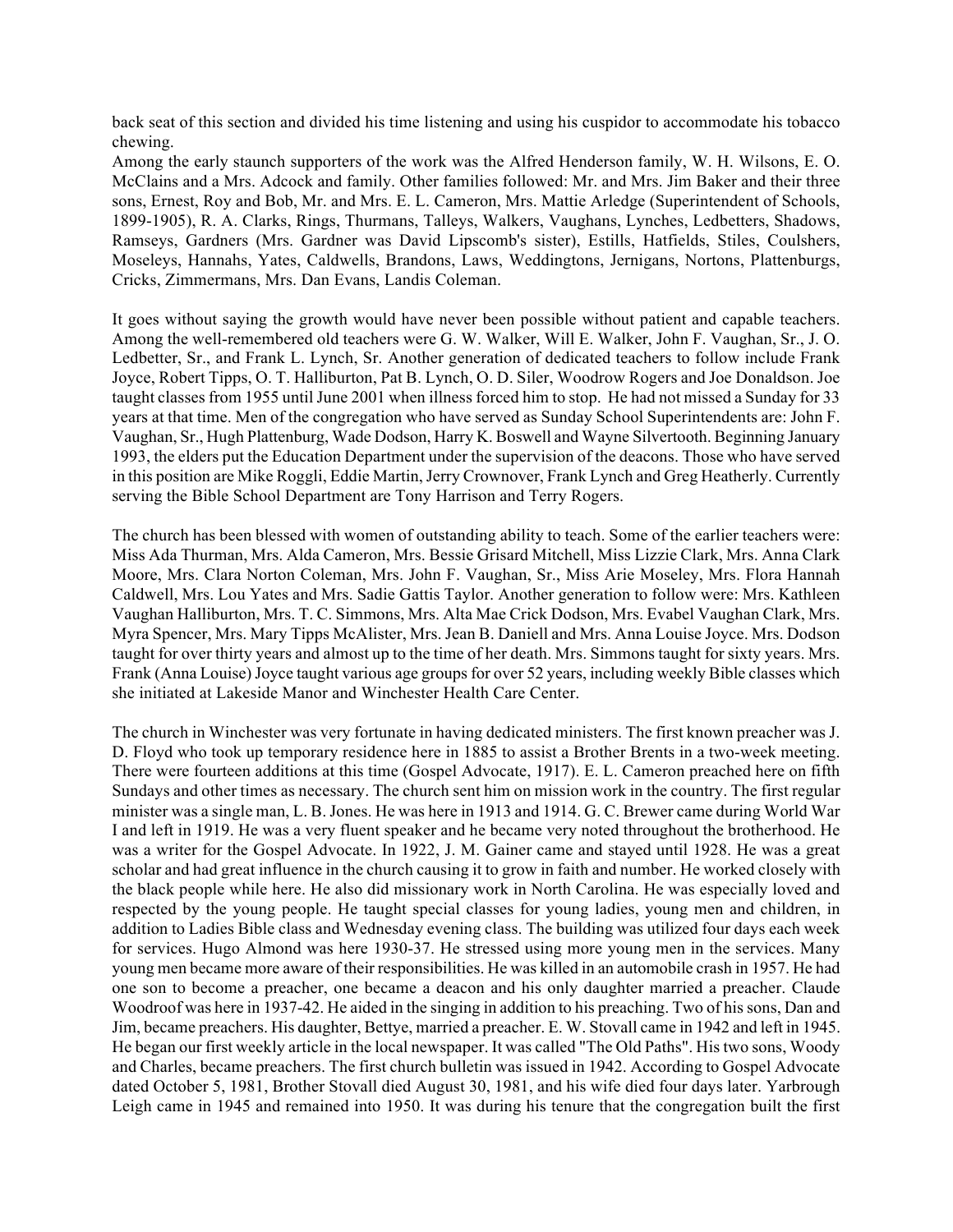house for a preacher. Earl Woods was here from1950-51. Trice Dickson served 1951-1952. During his tenure the church building was being remodeled and worship was conducted in the high school auditorium. Howard Reece was here from 1952 to 1955 and he stressed our need for close fellowship and a visitation program. Jack, one of his two sons, became a minister. In 1956, K. M. Kelley came and brought about an awareness of a need for more mission work and the need for expanding our facilities. In 1959, a congregation was started in Elberton, Georgia, self-supporting by 1972. Because of the radio ministry there, the work expanded into the black community and a black congregation was soon established. When Bro. Kelley left in October 1963; our new building was being planned. The second preachers' home on South Jefferson Street was built in his tenure. Bill Threet served from June 1, 1964, to June 1967. He worked well with the young people. They were soon taking a more active part in church duties. Flavil Nichols served from August 1967, to May 1971. Bro. Nichols was a Bible scholar. He was a most compassionate man and worked hard while here. In June1971, J. Milton Irvin began working with the Winchester congregation. He initiated tent meetings, additional meeting work and the Home for the Aged, Lakeside Manor. He left May 30, 1978. George Marshall came July 1, 1978. He worked faithfully with the bus program. He left June 1980 to return to Alabama his home state. Ed Boggess came August 31, 1980. His sermons were interesting and thought-provoking. He had an interesting way of always connecting facts of the New Testament to the prophecies of the Old Testament. In 1982, Ed started a daily radio program, Just-a-Minute. This one minute spot heard three times daily on two radio stations generated a lot of interest. Compliments were heard continually from listeners in our community about his ability to say so much in "Just-a-Minute", giving Bible truths and examples that were very helpful. In June 1992 when the mission field opened up in Russia, the Elders gave approval for Bro. Boggess to make a trip to Russia. He and his wife, Elaine, went again in October 1992. During 1992 and 1993, Ed was both our pulpit minister and missionary. In January 1994 Ed resigned as pulpit minister to work full-time in the Russian mission field. He made eight trips to Russia establishing four new congregations, baptizing 500 into Christ, and worked to strengthen the newly established churches. In August 1994, Ed resigned his position as missionary to Russia to seek pulpit work again in another location. Roger Massey began his work with the Winchester church in February 1994. He and his wife, Bonnie, came to us from Williamstown, West Virginia. In 1996, the ASummer Bible Series@ was begun under his direction and his wife, Bonnie devoted many hours to the Vacation Bible School program. Roger's last sermon was December 31, 2000. Jeff Walton began his ministry at Winchester on April 8, 2001with his wife Janie and their 3 children. Their energy and enthusiasm resulted in growth for our congregation. In June of 2004 Jeff resigned and they returned to their home in Florence, Alabama. In August 2004 Ed & Elaine Boggess returned "home" to work again with this congregation after having worked in Vicksburg, Mississippi and Shelbyville, Tennessee. One of his goals has always been to help the church think in terms of being a family of God's people.

The first associate minister was a young man from Cowan, Houston Bynum, who worked summers of 1972-74, full-time 1975-76. He assisted Milton Irvin until he became a full-time minister. Cecil Cole served as associate minister from August 1980-1991. Tommy Stone began working with the Winchester church as youth director in the summers of 1990-91 while attending Freed-Hardeman University. He began full-time work as associate minister in January 1992. He left in September 1993, to assume work in Chattanooga as Youth Minister. Jarrod Kelly and wife, Cindy, moved to Winchester in June 1995, to begin work as our Associate Minister and Youth Director. They left us in January 1999 to begin work in Lansing, Michigan as a full time minister. In September 1999, Michael Strickland was selected to begin work as our Associate Minister. He and his wife, Mary, came to us from the Auburn Church of Christ in Auburn, Alabama. Michael resigned in 2002 to begin work with his home congregation in Moulton, Alabama as the Outreach Minister. Mark Hastings and his wife Rachel began work at our congregation in July 2002. They came to us from Huntsville, Alabama. Mark served as the Associate and Youth Minister until he resigned in February 2006 but continued to have an active part in the youth ministry until May 2007. Joseph Horton was selected as the Associate and Youth Minister in May of 2007. After his graduation from Freed-Hardeman University and marriage to Lauren Lusk, both from Chattanooga, Tennessee, they began their work here in June 2007.

Young men that grew up in our congregation and have become ministers of the gospel are: Roy Arnold, Jim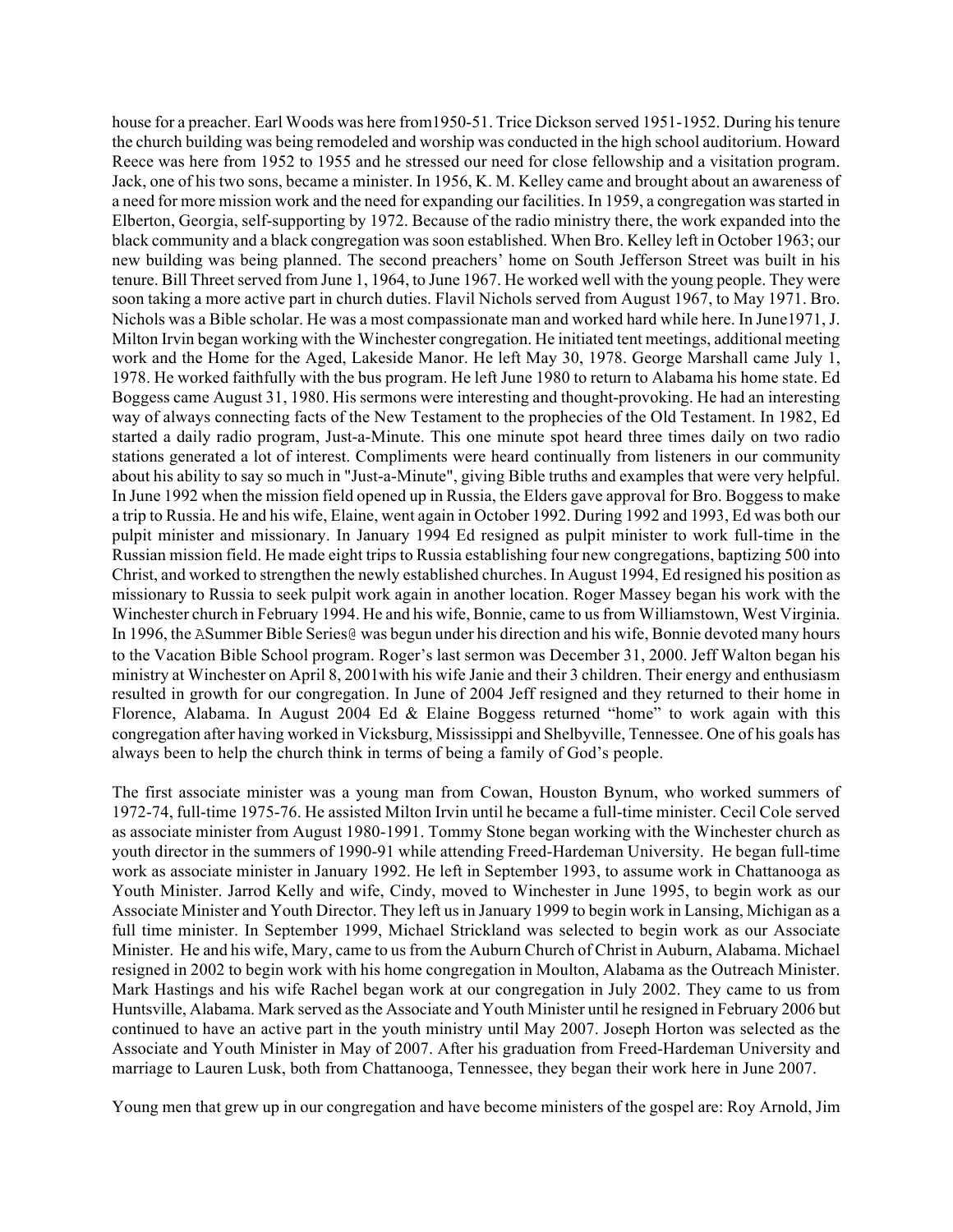Hardison, Winston Tipps, Jerry Wilhoite, and Eddie Boggess. Years ago one of our young men, Samuel Saylor Smith (son of Fronie Smith who was janitor for the church from the 1920's to 1950's), served in World War II and after the war lived in Abilene, Texas. He became a full-time preacher and preached in the Western states. He died around 1985. Young men from other congregations who have been influenced and encouraged by the Winchester congregation are Houston Bynum and John Cotham.

All through the years, the Winchester church has had some of the most capable preachers to hold revivals. J. A. Harding began a meeting here on March 29, 1891. Among others were: David Lipscomb, T.Q. Martin, Foy E. Wallace, Sr., Foy E. Wallace, Jr., H. Leo Boles, B.A. Douthitt, Ira Douthitt, N.B. Hardeman, O.H. Tallman, G.C. Brewer, L.B. Jones, T. W. Smith, C.E. McGaughey, B.C. Goodpasture, John T. Smithson, Jr., Carroll B. Ellis, Willard Collins, Charles E. Cobb, D.D. Woody, Paul Southern, V. P. Black, Rex Turner, Wilson Wallace, Maurice M. Howell, Frank Van Dyke, C.H. Woodroof, Melvin J. Wise, J.C. Davidson, Charles Chumley, Paul S. Hunton, Steve Botts, Myron Keith, Robert A. Anderson, Albert Hill, J. Wayne Kilpatrick, W.T. Allison, Garland Elkins, Cleon Lyles, J. Milton Irvin, Roger Dill, I.V. White, Paul Rogers, Steve Flatt, Ben Flatt, Tom Holland, James Watkins, John Vaughn, Marlin Connelly, Flavil Nichols, Dave Miller and Lonnie Jones. Many of these men held meetings more than one time.

During brother Gainer's tenure (1922), Frank L. Lynch, Sr. and Dr. John Grisard became elders. Since then, the following have served as elders: L.B. Crick, Hugh Plattenburg, Lewis Loftis, O. T. Halliburton, Frank Joyce, Pat Lynch, Robert Tipps, Pat Grammer, J. Bomar Phillips, Woodrow Rogers, Paul Trainor, Wayne Silvertooth and Cowan Simmons. Elders currently serving are Ben Lynch, Josh Tenpenny, Mike Lynch, Mike Roggli, Richard Rumph, Grady Floyd, Oren Huffman, Frank Lynch and T. Simmons. These were all deacons before becoming elders. Deacons who have served are: Ben Grisard, Jim Copeland, U.V. Spencer, C. W. Clark, Albert Robertson, Robert "Tiny" Grant, J. R. Grammer, Earl Champion, Floyd Threet, James F. Daniell, Raymond Yates, Harry K. Boswell, Johnny Weddington, Lynn Smith, Victor Suddarth, Thomas Todd, Charles Dye, J.C. Weaver, Jr., Larry Ezell, James Church and James Long. The current Deacons are: Eddie Martin, Bruce Stewart, Jerry Crownover, David Wilkerson, Kevin Caroland, Greg Heatherly, Bill Hardison, Ralph Underwood, Andy Groves, Tony Harrison, Danny Patterson, Mike Robertson, Terry Rogers and Wade Rogers.

Those who attended regularly for so many years have blessed the church at Winchester. Mrs. Frank (Leah) Lynch, who died in 1974 at the age of 95, was a member of the Winchester church for 69 years. Mrs. T. C. (Elise) Simmons, who died in 1990 at the age of 93, was a member of the Winchester church for 71 years. Mrs. Lillie Plattenburg, who died in 2000, had been a member for 75 years. Mr. Wiley Northcutt, 100 years old attended regularly until his death in 2000. Mr. Raymond Yates attended church at Winchester congregation since he was a baby and was baptized in 1923. He had been a member for 85 years until his death on December 8, 2005 at the age of 97. Following his death, Mrs. Cecil Norman became our oldest member at 99 years until her death on October 12, 2008. Currently Frieda Hannah (97) is our oldest member, although she is unable to attend. J.D. and Mabel Holmes are the oldest married couple having been members here since October 1944. Among our oldest living members who attend regularly are: Kenneth Brown, James F. Daniell, Janie Bragg, Anna Louise Joyce, Ozelle Arnold, Elma Lou Cashion, J.W. McCord and Durrell Disbrow. Our congregation is also blessed by the large number of young families whose children will be able to preserve the church for future generations.

Over the years the Winchester church has received gifts of real estate. These are:

\*Storehouse and lot on the North side of the public square on March 23, 1939, from the will of Mrs. George E. (Eula A.) Banks, Sr., Deed Book 64, page 64, which property the church sold on March 11,1974. \*House and lot on 5th Ave. SW in Winchester on November 29, 1963, from Ruby Syler Vanzant and James Vanzant, Deed Book 105, page 341, which property the church sold on February 6, 1964.

\*3.68 acres for Lakeside Manor Retirement Home on December 31, 1975, from James and Ruby Vanzant, Deed Book 164, page 706.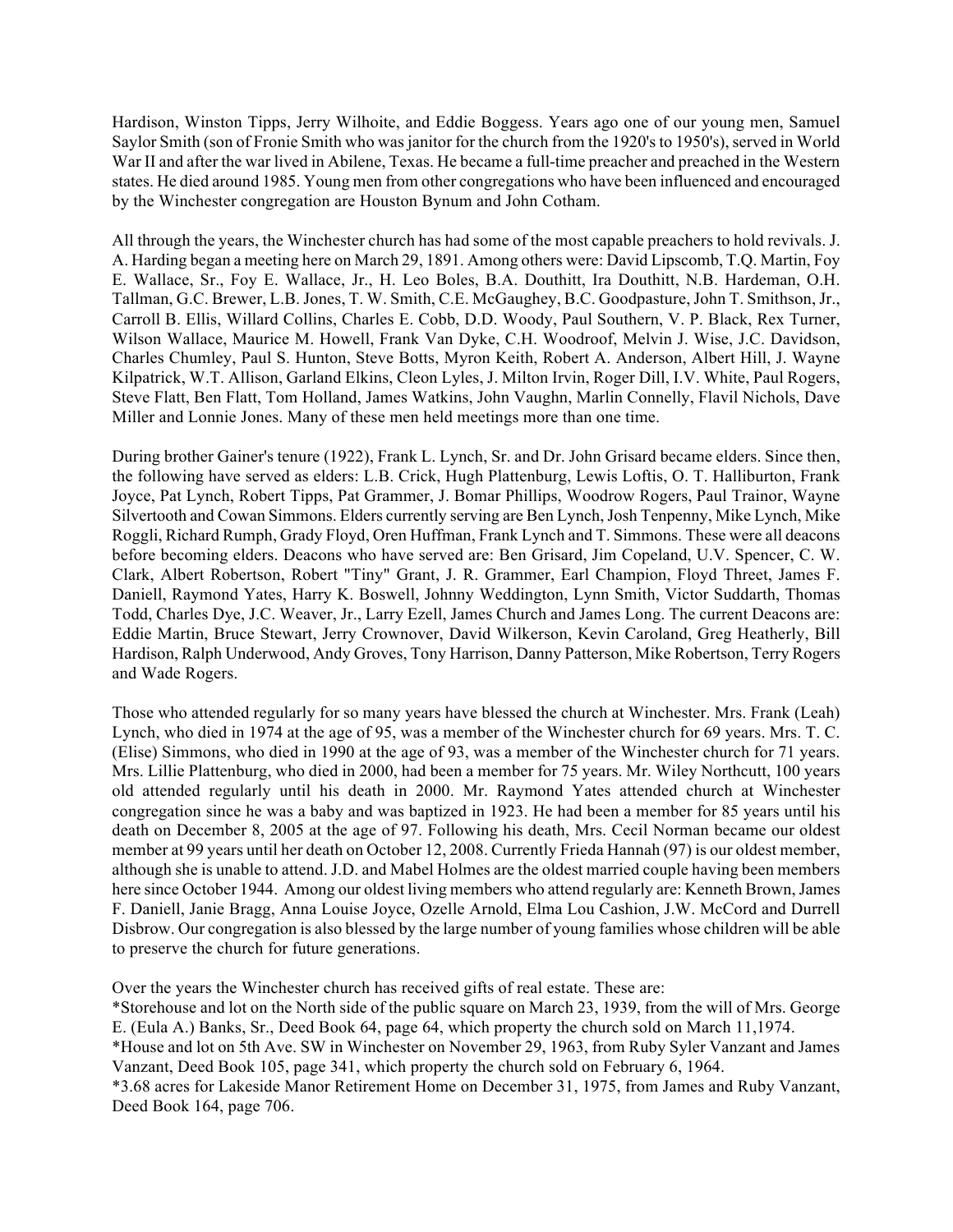\*House and lot in Winchester at 306 3rd Ave. NW on December 19, 1984 from Wade Dodson, Deed Book 204, page 24, which property the church sold on March 8, 1985.

\*25 acres near Estill Springs on December 29, 1989, from T. C. and W. H. Summers, Tabsum, Inc., Deed Book 233, page 453.This property was sold in November 2000.

For the first time in 1984, the Winchester church assumed complete support and supervision of a missionary, Bill Mead of Wellston, Ohio. He served the congregation in Wellston from 1984 to 1989. He moved to Pickerington, Ohio, in 1989, where he started the Pickerington church, originally in a store front, but later in their own building which was completed in 1992. In 1993, he left Pickerington and the oversight of the Winchester elders to go to a new location. The Pickerington church became self-supporting and has experienced enough growth for a new auditorium according to recent reports.

The Winchester church has supported evangelism and mission work in other areas for many years.

Among those helped were Ray Fillion, Abbotsford, Canada; Spanish Gospel Outreach, Houston, Texas; Roland Cumbee, Lake City, South Carolina; Chris Westphal; Mark Blackwelder, Parsons, Tennessee (Slovakia); B. J. Barr, Florence, South Carolina; Randolph Gonce, Stevenson, Alabama (India) and I.V. White, South Carolina; Jim Waldron (India); Eddie Boggess (Baton Rouge, LA); Nashville Inner City Ministry; AGAPE; Winford Clayborne (International Gospel Hour); Mac Lyon (Search Program); Josh and Gina Boyd in Bangkok, Thailand. Support was given for short trips to: Ruth Church, Jennifer Payne, Pam Edwards, Steve Myers, Lacey Lynch, Kim Grimes, Lincoln Rogers, Kristy Rogers, Tiffany Pate, Heath Rogers, Amy Wilkerson, Kayla Payne, Alex Ansley and Trevor Robertson.

The Russian mission was begun by Bro. Boggess, in 1992. During his two years in this work several from this congregation traveled with him to help strengthen the work. In 1993 Paul Trainor, Gary and Ruth Morris Church, (Gary also returned in 1996), and Maurice Batchelor traveled there. After Ed's resignation in 1994 the elders selected Kenny Bass to oversee this work. He made one trip before he gave up that position. Bill and Katherine Mead traveled there to encourage the work in 1994. Since Manly Luscombe had made several trips with others, he was chosen to be our missionary in 1997. He and his wife Janet spent 6 months there, but because of new laws in Russia concerning mission work and being able to teach the Bible, they returned to full-time work in Athens, TN in 1998. Maurice and Linnie Batchelor have done great work in this ministry. Maurice has made 16 trips since 1993 and his wife Linnie accompanied him 9 times. In 2003 Richard and Cheryl Waggoner went for 2 months. At that time Sergay Dailov, who had trained at the School of Preaching in Syktyvkar, was selected to be the preacher at Kirov. In November 2004 a wonderful opportunity to purchase a place of worship for the church at Kirov was presented to our elders. After complicated negotiations with the Russian government, the church at Kirov met for the first time, in July 2005, in their own building. Manly Luscombe was there for that first service. It became an outlet of service and help to a hurting and burdened people. They continue to need our prayers and support. Maurice Batchelor returned to Russia along with Grady Floyd in 2006.

The elders at Winchester joined other congregations in providing support for the mission work in India since the late 1970's. J.C. Bailey, a Canadian preacher, was able to get a visa to go there to preach and teach. Later support was given for other native men who were trained to be preachers. We also had a long association with Charles Scott for his work in India, Bangladesh, Nepal and Pakistan. Lyle Starnes made his first preaching trip in 1980 and he has made 12 trips. Much good has been accomplished through these efforts for the training and encouragement to native preachers and the growth of the church. In 2008 the government of India would no longer permit his travel into their country. He still maintains almost daily contact with this work through email.

Other mission works that we are assisting support are: Randy Short (Brazil); Daniel Palk (Brazil); African Christian School Foundation; Adam Barr (Scotland); David and Lorrie French (Zambia); Christian Student Centers (Knoxville, Cookeville, and Murfreesboro).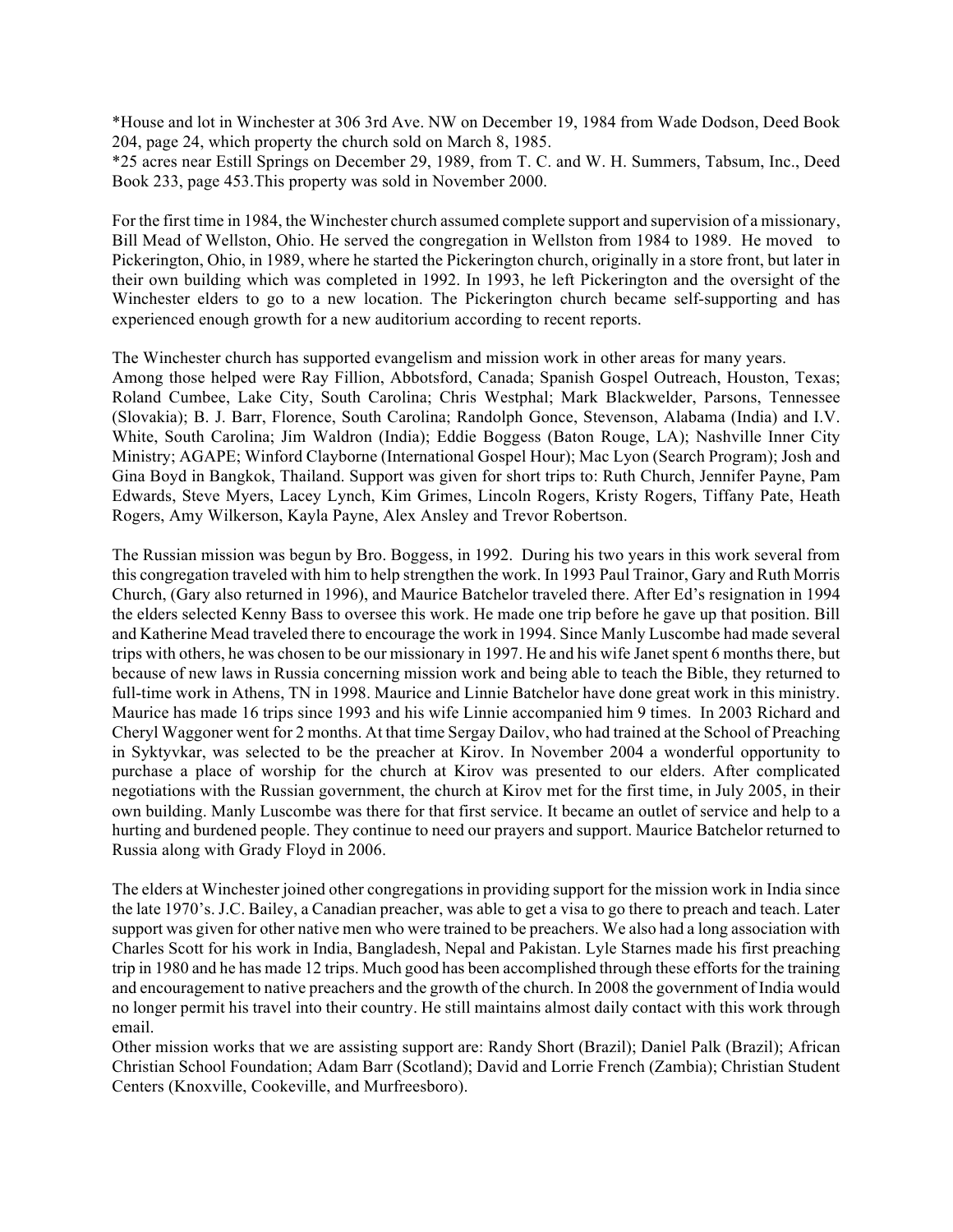Bro. Cole became director of the Personal Evangelism Program in October 1975. This program did many good works for 27 years until Cecil retired December 31, 2002. His wife, Shirley, and Jim Long assisted him in this program. Bro. Cole has held workshops and meetings in various towns in Canada, which were mission places of the Winchester congregation. He has also preached at all of the congregations in Franklin County as well as surrounding areas.

In 1981, the Winchester church, together with the Alabama Christian School of Religion, Montgomery, Alabama (now Southern Christian University) agreed to form a cluster in the Winchester area. The purpose was to assist individuals in studying for their degrees. Ed Boggess received his MA and M.TH. degrees with the aid of this program. Others in the congregation who took advantage of this opportunity were J. Bomar Phillips, Joe Donaldson, Anna Louise Joyce, Jean Daniell, Paul Trainor, Woodrow and Evelin Rogers. The cluster was operational for many years.

In 1978 James and Ruby Vanzant donated 3.68 acres of land to build a retirement home. Lakeside Manor was built with a vision of assisting aged members of Winchester Church of Christ and the Winchester community who need care and assistance in their older years. This service was provided for 24 years under the direction of Carl and Dovie Davenport. After much prayer and deliberation the decision was made by the elders to close Lakeside Manor on March 1, 2003. This property was sold February 2004.

The Winchester church is greatly involved in benevolent work. For many years' monthly contributions have been made to Mount Dora, Potter and Tipton orphan homes. In 2007 Rainbow Omega was added. This is a work for developmentally disabled adults. Donations are given to Disaster Relief as needed. In 2005 members contributed money and a big truck load of supplies for Katrina Hurricane Relief for the church in Gulf Port, Mississippi and the surrounding area as well as volunteers to work. In 2007 money was collected for tornado relief in Jackson, Tennessee. The church continually meets the benevolent needs of its members and community with food, gasoline and other needs. In recent years a program of sweaters, coats and blankets drive are collected to be distributed. This program has been under the direction of Woodrow Rogers, Charles Dye and James Church, Paul Trainor, Grady Floyd and Jimmy Long. Currently serving are Andy Groves and Danny Patterson.

We have many programs for all ages in addition to our regular Bible classes on Sunday and Wednesday. Our younger children participate in the "Rays of Sunshine" making birthday cards, which are sent to members. They also help with their parents and others in serving a meal to the widows and widowers at Valentines and Thanksgiving. The youth group enjoys spending time with monthly devotionals, Tuesday prayer breakfast, visits to the sick and shut-ins, lock-ins, youth retreats, various service projects, Challenge Youth Conference, RUSH weekend at Freed-Hardeman, summer camp, group trips for special fun events and many, many more. We also have Vacation Bible School where our teens put on plays written to fit into the theme of VBS.

Our church family enjoys quarterly fellowship meals, the Annual Friends and Family Day in the spring, Labor Day picnic, class retreats, various evangelist seminars and gospel meetings. Occasionally, during the summer months we have a Wednesday night summer series with visiting area ministers, or different adult Bible classes are provided.

Many of our members are involved with the visitation program. Weekly assignments are given to make phone calls and send cards or letters. Groups have meals in their homes to become better acquainted and meet new people. The Ladies Service Program coordinates food for the sick and bereaved members. A large number of ladies made bears for the local hospital, this program ended after 10  $\frac{1}{2}$  years. For many years the ladies weekly Bible Class was held September through May. Now the elders provide the ladies a Bible Study class on Wednesday Night. Many have participated in fall retreats and special Ladies Day programs.